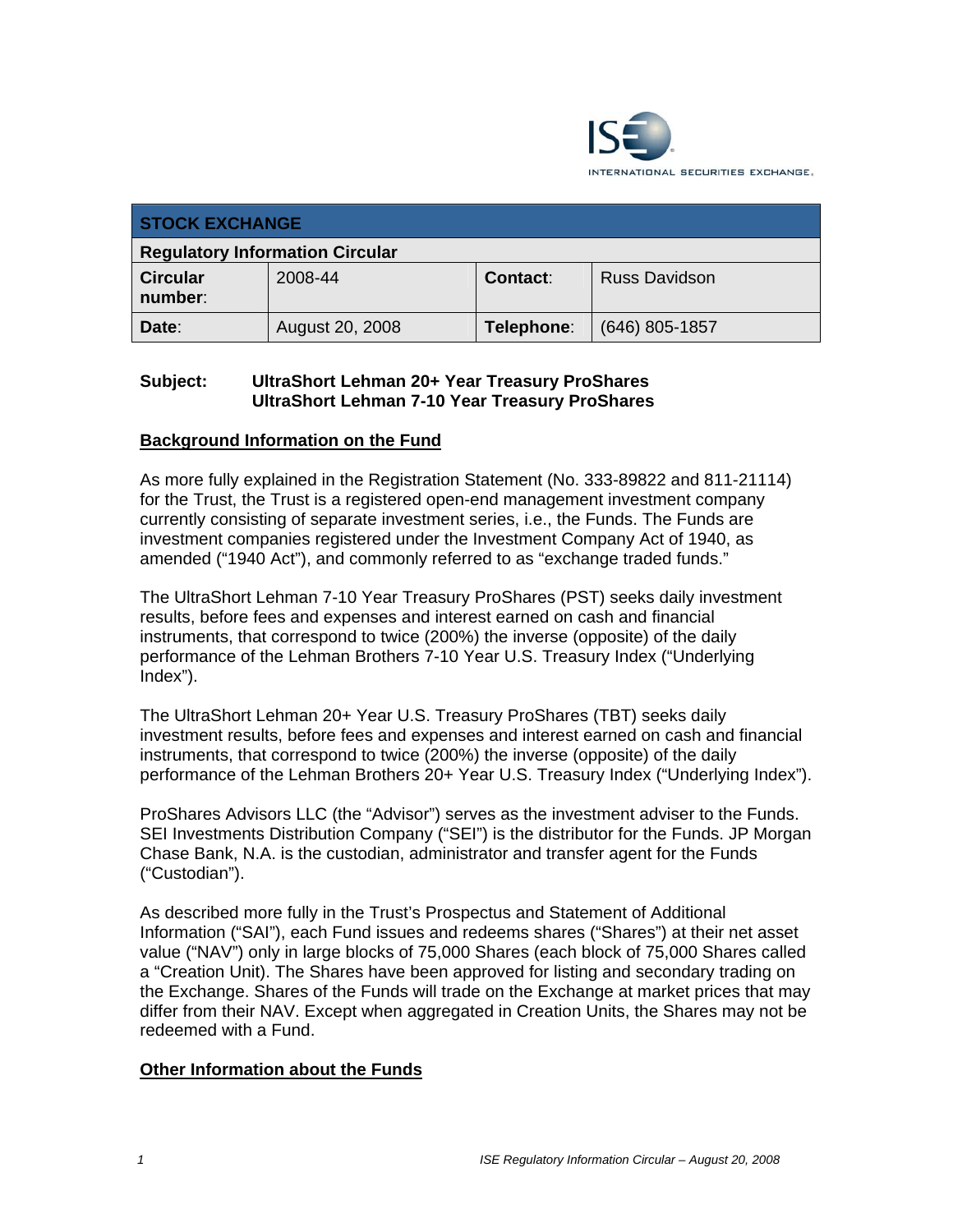Each Fund intends to declare and distribute to its shareholders at least annually virtually all of its net income (interest and dividends, less expenses), if any, as well as any net capital gains, if any, realized from the sale of its holdings. Subject to board approval, some or all of any net capital gains distribution may be declared payable in either additional shares of the respective Fund or in cash. If such a dividend is declared payable in that fashion, holders of shares will receive additional shares of the respective Fund unless they elect to receive cash. Dividends may be declared and paid more frequently to comply with the distribution requirements of the Internal Revenue Code or for other reasons.

The Depository Trust Company ("DTC") serves as securities depository for the Shares, which may be held only in book-entry form; stock certificates will not be issued. DTC, or its nominee, is the record or registered owner of all outstanding Shares.

The NAV per Share of each Fund is computed by dividing the value of the net assets of such Fund (i.e., the value of its total assets less total liabilities) by its total number of Shares outstanding. Expenses and fees are accrued daily and taken into account for purposes of determining NAV. The NAV of each Fund is determined, at the close of trading, on each day of open trading as determined by the Securities Industry and Financial Markets Association (formerly known as the Bond Market Association) ("SIFMA"). SIFMA trading ordinarily closes at 3:00 p.m. Eastern time. The NAV is available from the Trust and the Exchange and is also available to National Securities Clearing Corporation ("NSCC") participants through data made available from NSCC.

The approximate value of Shares will be disseminated to data vendors every 15 seconds. The Shares will trade on the Exchange until 4:15 p.m. ET in trading increments of \$0.01.

#### **Continuous Offering**

The method by which Creation Units are created and traded may raise certain issues under applicable securities laws. Because new Creation Units may be issued and sold by the Trust on an ongoing basis, at any point a distribution may occur. Broker-dealers and other persons are cautioned that some activities on their part may, depending on the circumstances, result in their being deemed participants in a distribution in a manner which could render them statutory underwriters and subject them to the prospectusdelivery requirement and liability provisions of the Securities Act of 1933, as amended ("Securities Act").

For example, a broker-dealer firm or its client may be deemed a statutory underwriter if it purchases Creation Units, breaks them down into constituent Shares, and sells such Shares directly to customers, or if it chooses to couple the creation of a supply of new Shares with an active selling effort involving solicitation of secondary market demand for Shares. A determination of whether one is an underwriter for purposes of the Securities Act must take into account all the facts and circumstances pertaining to the activities of the broker-dealer or its client in the particular case, and the examples mentioned above should not be considered a complete description of all the activities that could lead to a characterization as an underwriter. Dealers who are not "underwriters," but who are participating in a distribution (as opposed to engaging in ordinary secondary-market transactions), and thus dealing with Shares that are part of an "unsold allotment" within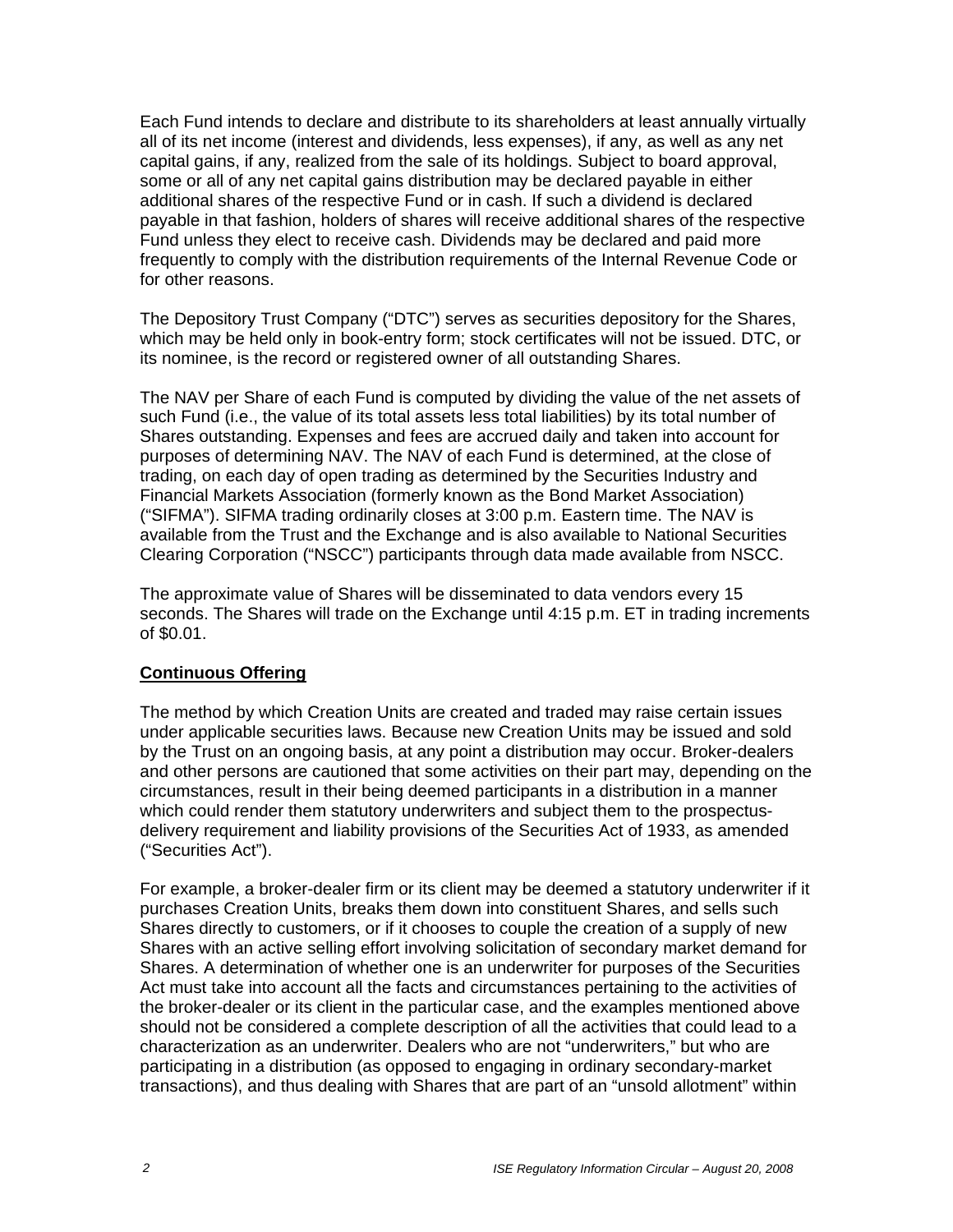the meaning of Section 4(3)(C) of the Securities Act, will be unable to take advantage of the prospectus delivery exemption provided by Section 4(3) of the Securities Act.

#### **Creation and Redemption of Creation Units**

The Trust will issue and sell Shares only in Creation Units on a continuous basis through SEI, without a sales load, at their NAV next determined after receipt of a purchase order in proper form.

The Funds only accept cash to purchase Creation Units. The purchaser must transfer cash in an amount equal to the value of Creation Unit(s) purchased and the applicable Transaction Fee. All purchase orders will be processed through the Manual Clearing Process described below. The Trust will deliver Shares of the Fund upon payment of cash to the Trust on the third Business Day following the Transmittal Date consistent with the terms of the Authorized Participant Agreement. The use of an All-Cash Payment for the purchase of Creation Unit Aggregations is due to the limited transferability of the Financial Instruments.

All purchase orders for Shares must be placed by or through an Authorized Participant. Purchase orders will be processed through a manual clearing process run at the DTC ("Manual Clearing Process"). Settlement through the Continuous Net Settlement System of the NSCC is not available. A purchase order must be received by the Distributor by certain times and means as described in the Authorized Participants' handbook as permitted under the Participation Agreement, in order to receive that day's closing NAV per share.

The redemption process is essentially the reverse of the purchase process described above. To redeem Shares, you must be an Authorized Participant or you must redeem through a broker that is an Authorized Participant, and you must tender Shares in Creation Units. The use of an All-Cash Payment for the redemption of a Creation Unit is due to the limited transferability of the Financial Instruments.

As with purchases, redemptions will be processed through a Manual Clearing Process. A redemption order must be received by the Distributor by certain times and means as described in the Authorized Participants' handbook as permitted under the Participation Agreement, in order to receive that day's closing NAV per share. Redemption proceeds will be paid in cash and normally settle on  $aT + 3$  basis.

The Trust's Prospectus and SAI describe additional procedures and requirements that apply to the creation and redemption of Shares.

#### **Investment Risks**

Equity Electronic Access Members ("Equity EAMs) are referred to the Trust's Prospectus for a description of risks associated with an investment in the Shares. These risks include the risk that each Fund's investment strategy may subject such Fund to greater changes to the value of portfolio holdings and imperfect correlation to the relevant Underlying Index. Each Fund may also not correlate to the relevant Underlying Index for a number of reasons including the incursion by the Fund of operating expenses and costs not applicable to the Index. Over time, the cumulative percentage increase or decrease in the NAV of a Fund may diverge significantly from the cumulative percentage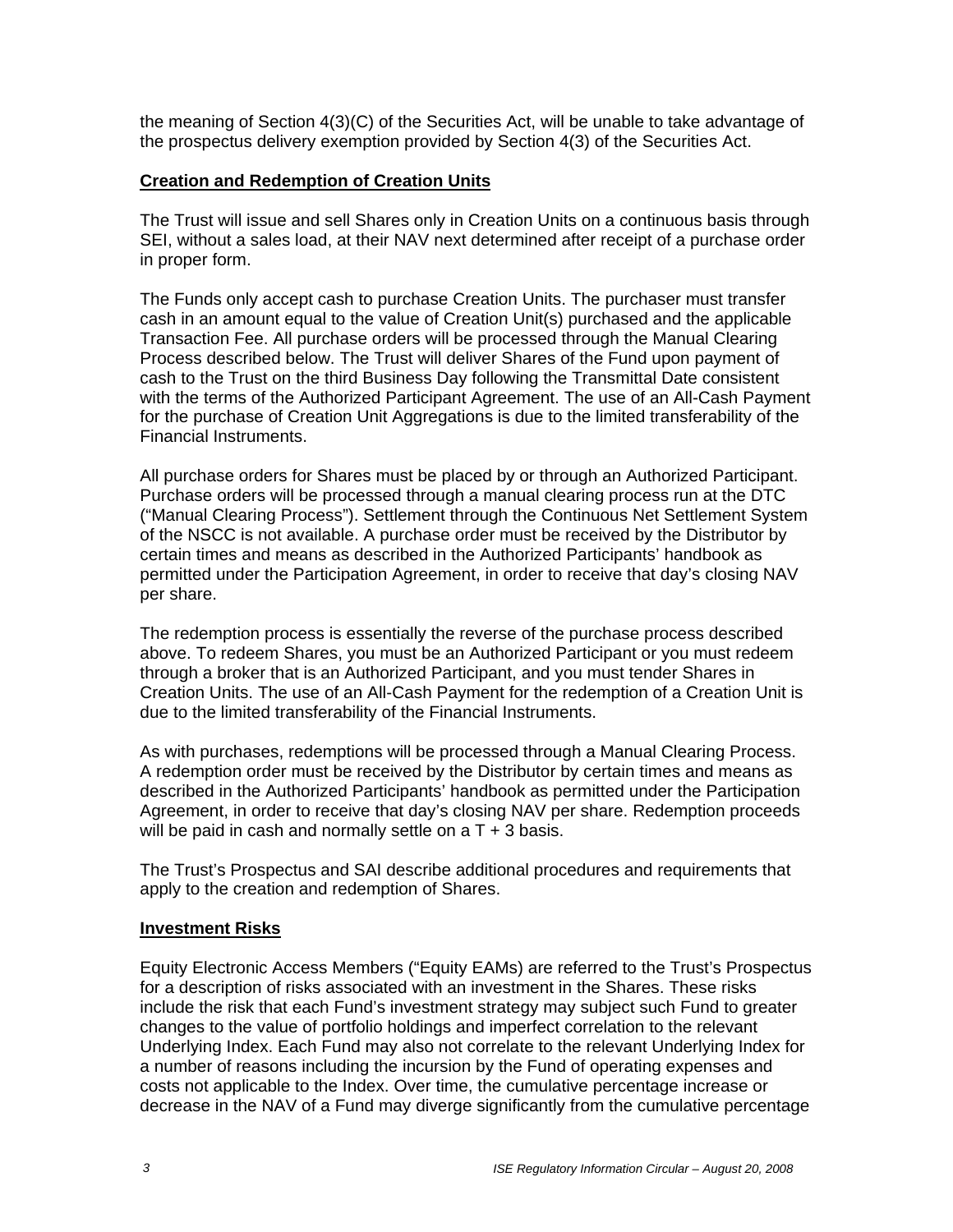increase or decrease in the multiple return of the Underlying Index due to the compounding effect of losses and gains on the returns of a Fund. In addition, as noted in the Prospectus, the Shares trade at market prices that may differ from their NAV. The NAV of the Shares will fluctuate with changes in the market value of the Fund's holdings while the market prices of the Shares will fluctuate in accordance with changes in NAV as well as the supply and demand for the Shares.

## **Exchange Rules Applicable to Trading in the Shares**

Trading in the Shares on ISE is subject to ISE equity trading rules.

### **Trading Hours**

The Shares will trade on ISE between 9:00 a.m. and 4:15 p.m. ET.

Equity EAMs trading the Shares during the Pre-Market Session are exposed to the risk of the lack of the calculation or dissemination of underlying index value or intraday indicative value ("IIV"). For certain derivative securities products, an updated underlying index value or IIV may not be calculated or publicly disseminated in the Pre-Market hours. Since the underlying index value and IIV are not calculated or widely disseminated during Pre-Market hours, an investor who is unable to calculate implied values for certain derivative securities products during Pre-Market hours may be at a disadvantage to market professionals.

# **Suitability**

Trading in the Shares on ISE will be subject to the provisions of ISE Rule 2123(l). Equity EAMs recommending transactions in the Shares to customers should make a determination that the recommendation is suitable for the customer. In addition, Equity EAMs must possess sufficient information to satisfy the "know your customer" obligation that is embedded in ISE Rule 2123(l).

Equity EAMs also should review FINRA Notice to Members 03-71 for guidance on trading these products. The Notice reminds members of their obligations to: (1) conduct adequate due diligence to understand the features of the product; (2) perform a reasonable-basis suitability analysis; (3) perform customer-specific suitability analysis in connection with any recommended transactions; (4) provide a balanced disclosure of both the risks and rewards associated with the particular product, especially when selling to retail investors; (5) implement appropriate internal controls; and (6) train registered persons regarding the features, risk and suitability of these products.

### **Trading Halts**

ISE will halt trading in the Shares of a Trust in accordance with ISE Rule 2101(a)(2)(iii). The grounds for a halt under this Rule include a halt by the primary market because it stops trading the Shares and/or a halt because dissemination of the IIV or applicable currency spot price has ceased, or a halt for other regulatory reasons. In addition, ISE will stop trading the Shares of a Trust if the primary market de-lists the Fund.

### **Delivery of a Prospectus**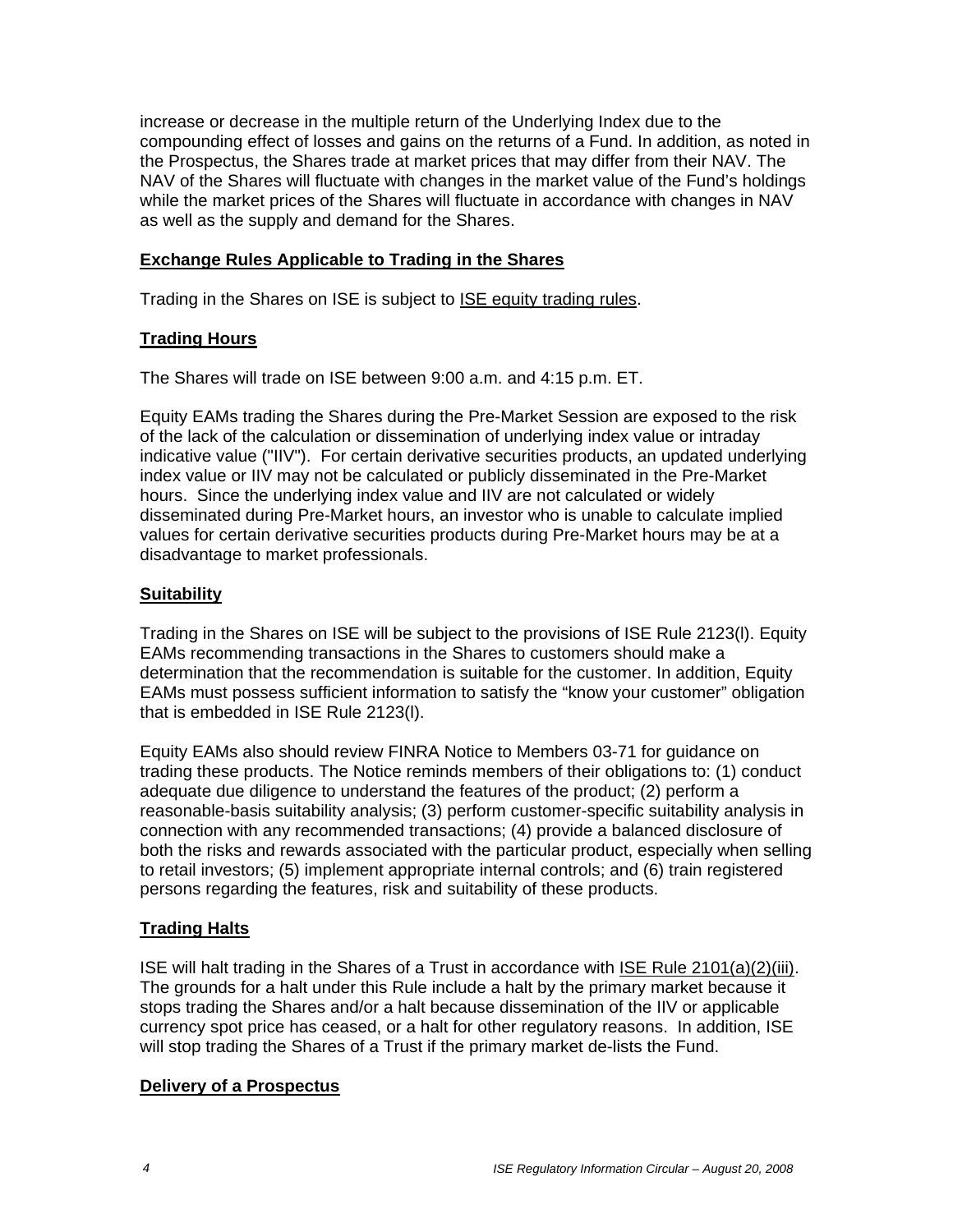ISE Equity EAMs should be mindful of applicable prospectus delivery requirements under the federal securities laws with respect to transactions in the Funds. Product descriptions and prospectuses may be obtained through ProShares at www.proshares.com or by calling ProShares at (866) PRO-5125. The prospectus for a Fund does not contain all of the information set forth in the Fund's registration statement (including the exhibits to the registration statement), parts of which have been omitted in accordance with the rules and regulations of the Securities and Exchange Commission ("SEC"). For further information about a Fund, please refer to its registration statement.

In the event that the Funds rely upon an order by the SEC exempting the Shares from certain prospectus delivery requirements under Section 24(d) of the 1940 Act and in the future make available a written product description, ISE Rules require that ISE Equity EAMs provide to all purchasers of Shares a written description of the terms and characteristics of such securities, in a form prepared by the Trust for the Fund, no later than the time a confirmation of the first transaction in the Shares is delivered to such purchaser.

In addition, ISE Equity EAMs shall include such a written description with any sales material relating to the Shares that is provided to customers or the public. Any other written materials provided by an ISE Equity EAM to customers or the public making specific reference to the Shares as an investment vehicle must include a statement in substantially the following form: "A circular describing the terms and characteristics of the Shares of the Fund has been prepared by the Trust and is available from your broker. It is recommended that you obtain and review such circular before purchasing Shares of the Fund. In addition, upon request you may obtain from your broker a prospectus for Shares of the Fund."

An ISE Equity EAM carrying an omnibus account for a non-member broker-dealer is required to inform such non-member that execution of an order to purchase Shares for such omnibus account will be deemed to constitute agreement by the non-member to make such written description available to its customers on the same terms as are directly applicable to ISE Equity EAM under this rule.

Upon request of a customer, ISE Equity EAMs also shall provide a copy of the Prospectus.

### **Exemptive, Interpretive and No-Action Relief Under Federal Securities Regulations**

The SEC has issued a letter dated January 24, 2007, ("No-Action Letter") granting exemptive or no-action relief from certain rules under the Securities Exchange Act of 1934 for the ProShares.

### **Rules 101 and 102 of Regulation M**

Under the No-Action Letters, each Fund is excepted from Rule 101 pursuant to paragraph (c)(4) of Rule 101, permitting persons who may be deemed to be participating in a distribution of the Shares to bid for or purchase Shares during their participation in such distribution. Each Fund is excepted under Rule 102(d)(4), permitting a Fund to redeem Shares during the continuous offering of Shares. In addition, under the No-Action Letters, a redemption of Creation Units and the receipt of component securities that comprise a Fund in exchange for Shares by a participant in a distribution of Shares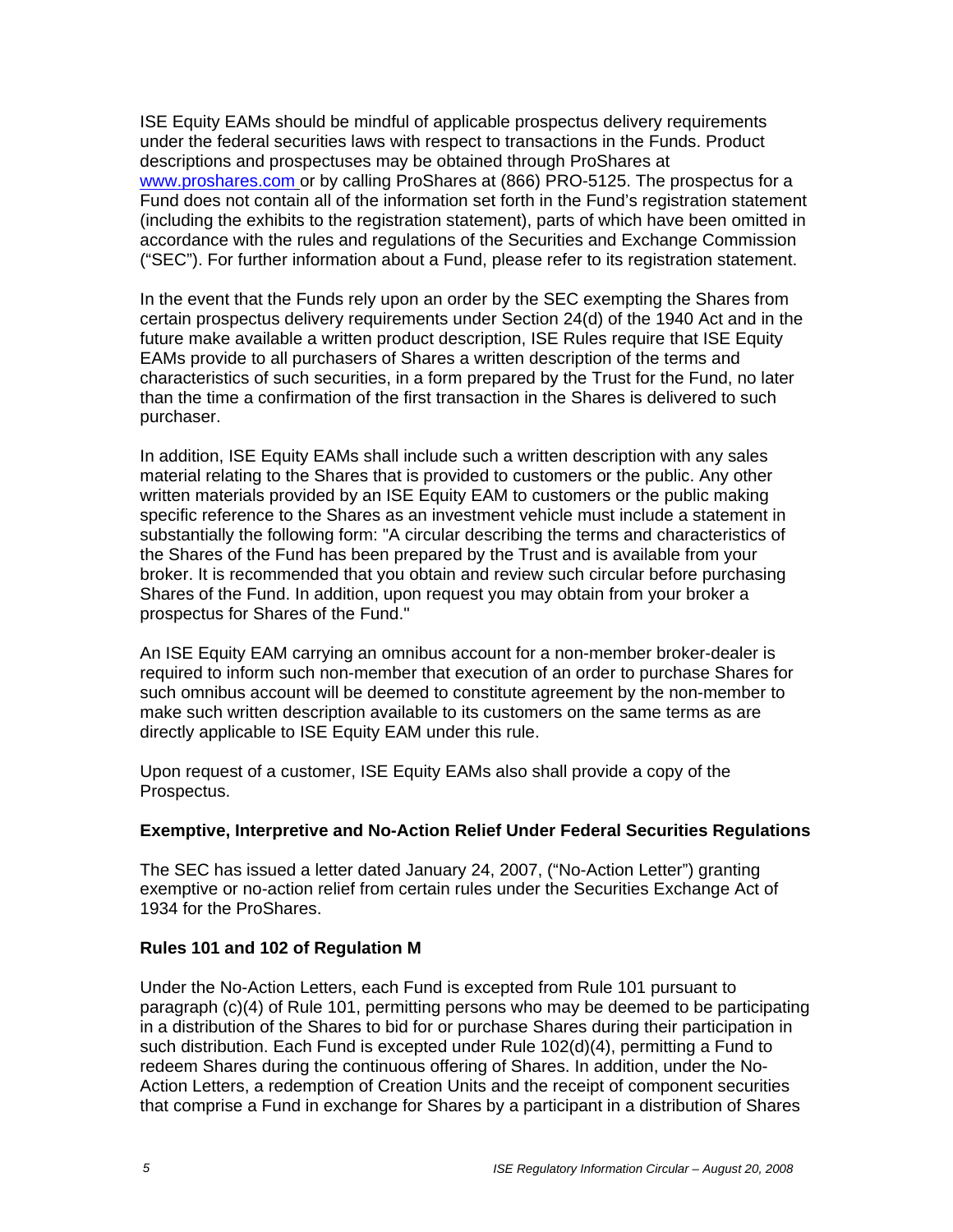would not constitute an "attempt to induce any person to bid for or purchase a covered security, during the applicable restricted period" within the meaning of Regulation M, and therefore would not violate Regulation M.

# **Rule 10b-10 (Customer Confirmations)**

The SEC has granted an exemption from Rule 10b-10 that will permit broker-dealers who create or redeem Shares on behalf of their customers to confirm such creation or redemption transactions without providing a statement of the identity, price and number of shares of each individual component security tendered to or delivered by a Fund pursuant to the creation or redemption transaction. This exemption, which does not apply to secondary market trading, is subject to conditions specified in the No-Action Letters, including that any confirmation statement of a creation or redemption transaction that omits any of the information specified in Rule 10b-10(a) will contain a statement that such omitted information will be provided to the customer upon request; that all such requests will be fulfilled in a timely manner; and that confirmation statements of creations and redemptions will contain all information specified in Rule 10b-10(a) other than identity, price, and number of shares of each component security tendered or received by the customer in the transaction.

# **Rule 10b-17 (Untimely Announcement of Record Dates)**

The SEC has granted an exemption from the requirements of Rule 10b-17 that will cover transactions in the Shares.

# **Section 11(d)(1); Rule 11d1-2 (Customer Margin)**

The SEC has taken a no-action position under Section 11(d)(1) that will permit brokerdealers that do not create Shares but engage in both proprietary and customer transactions in such Shares exclusively in the secondary market to extend or maintain or arrange for the extension or maintenance of credit on the Shares, in connection with such secondary market transactions. For broker-dealers that engage in the creation of Shares, the SEC has also taken a no-action position under Rule 11d1-2 that will cover the extension or maintenance or the arrangement for the extension or maintenance of credit on the Shares that have been owned by the persons to whom credit is provided for more than 30 days.

# **Rule 14e-5 (Prohibited Purchases During Tender Offer)**

The SEC has granted an exemption from Rule 14e-5 that will permit any person acting as dealer-manager of a tender offer for a component security to redeem Shares in Creation Units for component securities that may include a security subject to the tender offer, and to purchase Shares during such offer.

# **Rule 15c1-5 and 15c1-6 (Disclosure of Control and Interest in Distributions)**

The SEC has taken a no-action position under Rule 15c1-5 that will permit a brokerdealer to execute transactions in Shares without disclosing any control relationship with an issuer of a component security. In addition, the SEC has taken a no-action position under Rule 15c1-6 that will permit a broker-dealer to execute transactions in the Shares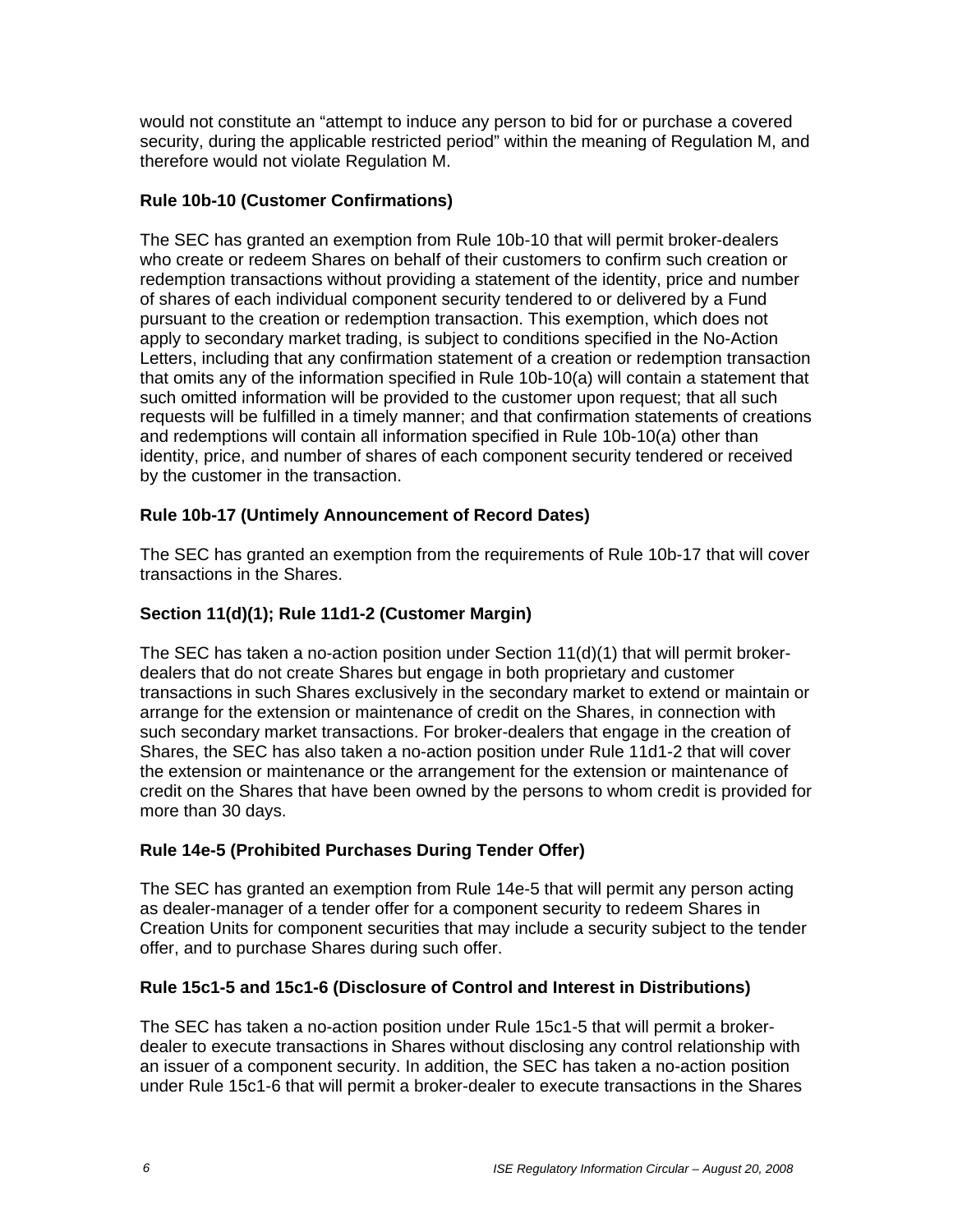without disclosing its participation or interest in a primary or secondary distribution of a component security.

Equity EAMs are referred to the full text of the No-Action Letters for additional information.

**This Regulatory Information Circular is not a statutory prospectus. ISE Equity EAMs should visit the Funds' website at www.proshares.com and consult the prospectus for a Fund for relevant information.** 

Please contact me with any inquiries regarding this Regulatory Information Circular.